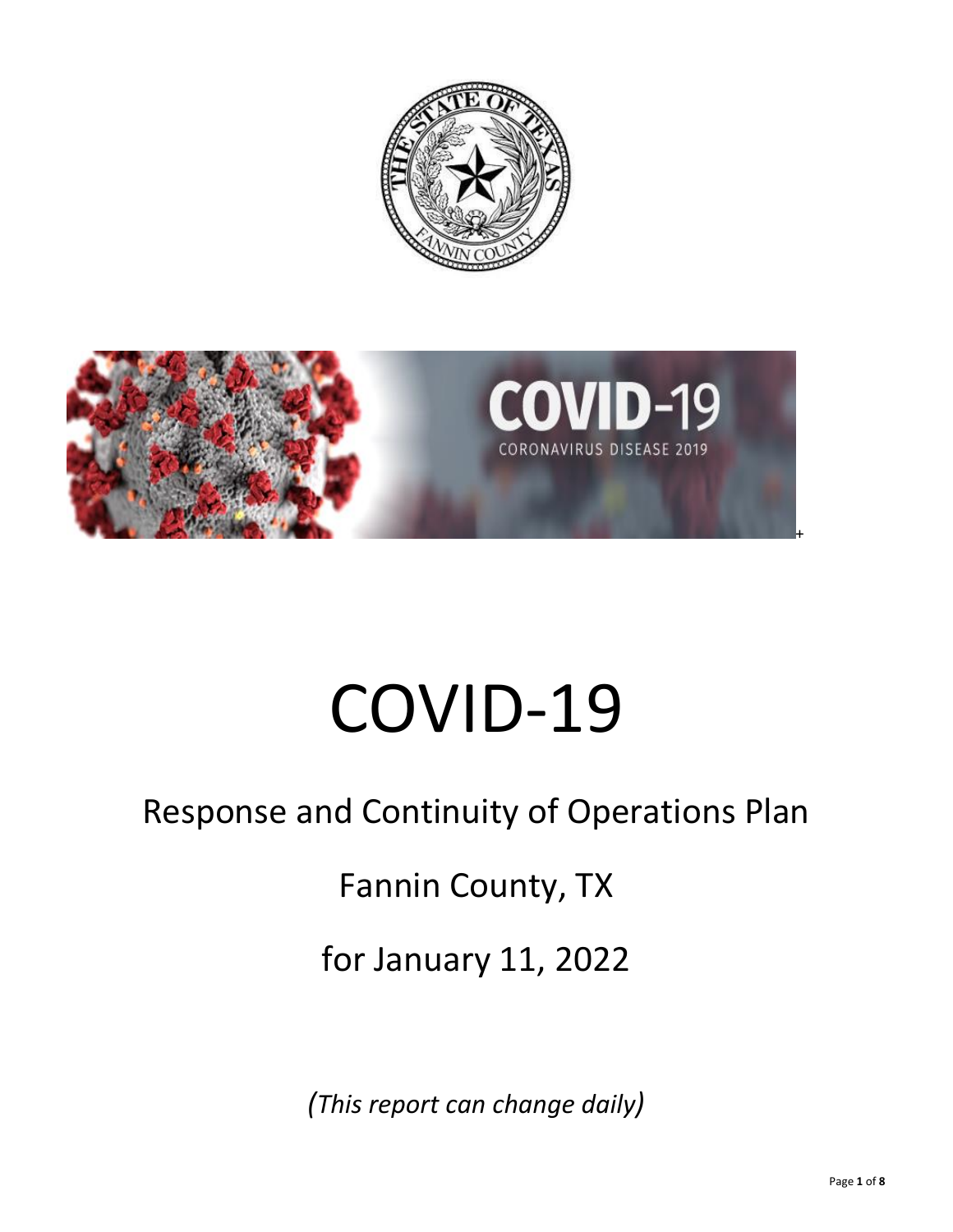# **Public Health Report**

 For the most up to date statistics in Texas, please visit: <https://www.arcgis.com/apps/dashboards/45e18cba105c478697c76acbbf86a6bc>

#### **Emergency Declaration**

- Fannin County has issued a State of Emergency and Public Health Emergency to help lower the curve of infection and to protect our citizens.
- Texas is currently under a State of Disaster Proclamation by Governor Abbot.

#### **Individual Business Operations**

 As of August 3, 2021, Fannin County is following Governor Abbott's Executive Order [GA-](https://gov.texas.gov/uploads/files/press/EO-GA-13_jails_and_bail_for_COVID-19_IMAGE_03-29-2020.pdf)[13,](https://gov.texas.gov/uploads/files/press/EO-GA-13_jails_and_bail_for_COVID-19_IMAGE_03-29-2020.pdf) [GA-38,](https://gov.texas.gov/uploads/files/press/EO-GA-38_continued_response_to_the_COVID-19_disaster_IMAGE_07-29-2021.pdf) [GA-39](https://gov.texas.gov/uploads/files/press/EO-GA-39_prohibiting_vaccine_mandates_and_vaccine_passports_IMAGE_08-25-2021.pdf) and [GA-40.](https://gov.texas.gov/uploads/files/press/EO-GA-40_prohibiting_vaccine_mandates_legislative_action_IMAGE_10-11-2021.pdf)

#### **County and Court Operations**

**336th District Court Standing Order – No Jury Trials, DC, Co. Court, JP Courts: [Click](http://www.co.fannin.tx.us/upload/page/9928/docs/336th%20District%20Court%20Standing%20Order-No%20Jury%20Trials%20in%20January%202022.pdf)  [Here](http://www.co.fannin.tx.us/upload/page/9928/docs/336th%20District%20Court%20Standing%20Order-No%20Jury%20Trials%20in%20January%202022.pdf)**

**336th District Court Standing Order Regarding Masks 08-02-2021: [Click Here](http://www.co.fannin.tx.us/upload/page/9928/docs/Standing%20Order%208%202%202021%20Masks.pdf)**

**NEW - 336th District Court Updated Court Processes: [Click Here](https://newtools.cira.state.tx.us/upload/page/9928/docs/336th%20District%20Court%20Changes%20in%20Processes5_3.pdf)**

**336th District Court and County Court at Law Covid-19 Operating Plan: [Click Here](http://www.co.fannin.tx.us/upload/page/9935/docs/07-14-2020%20336th%20and%20County%20Court%20at%20Law%20Operating%20Plan.pdf)**

Governor Abbott's Executive Order or any Shelter in Place Order DOES NOT affect child custody orders regarding access and possession of children by trial court such as the  $336<sup>th</sup>$ District Court and the County Court at Law. Local standing order addressing this is on file with the Fannin County District Clerk and on the Fannin County Website**:**

**336th District Court General Order – Child Custody: [Click here](http://www.co.fannin.tx.us/upload/page/9928/docs/General%20Order%20-%20Child%20Custody%2003-31-2020.pdf)**

**336th District Court Standing Order – Child Protection Cases: [Click here](http://www.co.fannin.tx.us/upload/page/9928/docs/Standing%20Order%20-%20Child%20Protection%20Cases%2003-23-2020.pdf)**

#### **336th District Court General Order – School Holidays: [Click here](http://www.co.fannin.tx.us/upload/page/9928/docs/General%20Order%20-%20School%20Holidays%2003-23-2020.pdf)**

- County employees with fever or flu-like symptoms are required to stay home from work and are prohibited from returning to work until they have been fever-free without medication for 24 hours.
- On March 31, 2020 action was taken by the Fannin County Commissioners Court to approve [H.R. 6201, Families First Coronavirus Response Act](http://www.co.fannin.tx.us/upload/page/7034/docs/H.R.%206201.pdf) (FFCRA), regarding paid sick leave for county employees who qualify. The FFCRA Eligibility, Rights and Responsibilities Form available in the Auditor's office shall be filled out for those who want to participate.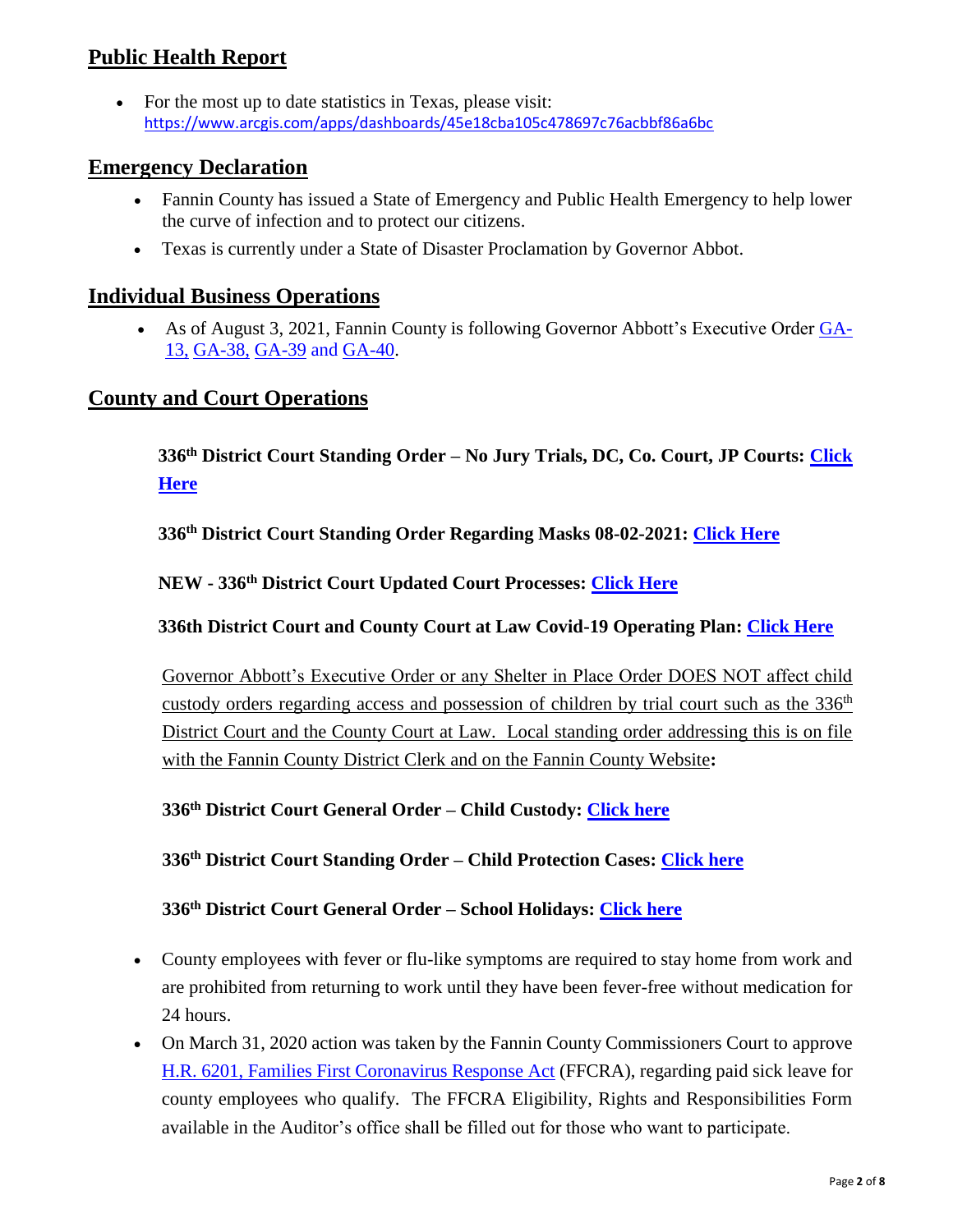- On March 31, 2020 action was taken by the Fannin County Commissioners Court to name all Fannin County employees as essential.
- On April 7, 2020 and May 12, 2020 action was taken by the Fannin County Commissioners Court to allow employees who are at high risk to work from home if possible.
- On May 12, 2020, the Fannin County Commissioners Court voted to approve having all employees return to their offices to work.
- On July 7, 2020, Commissioners Court approved the following guidelines per Governor Abbott's GA-29: Unless separated by a partition, County employees must wear a face covering when face to face with the public where social distancing cannot be maintained or when entering a public space. A face covering is not required to be worn at the employee's individual desk if the public is not present and social distancing can be maintained.
- On May 25, 2021 Commissioners Court voted to follow Governor Abbott's GA-36 which prohibits mandating the use of face coverings.
- On August 3, 2021 Commissioners Court voted to follow Governor Abbott's GA-38 which rescinds all previous Covid-19 related Executive Orders except GA-13 and GA-37.
- On August 24, 2021, Commissioners Court voted to remove the Families First Coronavirus Response Act regarding sick leave as the Act had already expired.
- On August 24, 2021, Commissioners Court voted to allow the continuation of Administrative Leave if an employee has contracted Covid-19.
- On August 31, 2021 Commissioners Court voted to follow Governor Abbott's GA-39 regarding vaccine and mask mandates.
- On October 19, 2021 Commissioners Court voted to follow Governor Abbott's GA-40 regarding prohibition of any vaccine mandate.
- On January 4, 2022 Commissioners Court voted to follow updated CDC Guidelines to reduce quarantine length of time from 10 days to 5 days.

### **County Closures & Cancellations**

All updates will be posted on the Fannin County website: [co.fannin.tx.us.](http://www.co.fannin.tx.us/)

### **Actions and Response relating to Commissioners Court:**

The Fannin County Commissioners Court is continuing to hold meetings in person as well as via teleconference until further notice. Information for each meeting will be placed on the agenda for that week which is available on the County website: [www.co.fannin.tx.us.](http://www.co.fannin.tx.us/)

# **Prevention:**

There are simple steps everyone can take to help prevent the spread of respiratory viruses like COVID-19:

- Wash your hands often with soap and water for at least 20 seconds. If soap and water are not available, use an alcohol-based hand sanitizer of at least 60% alcohol often
- Avoid touching your eyes, nose, and mouth with unwashed hands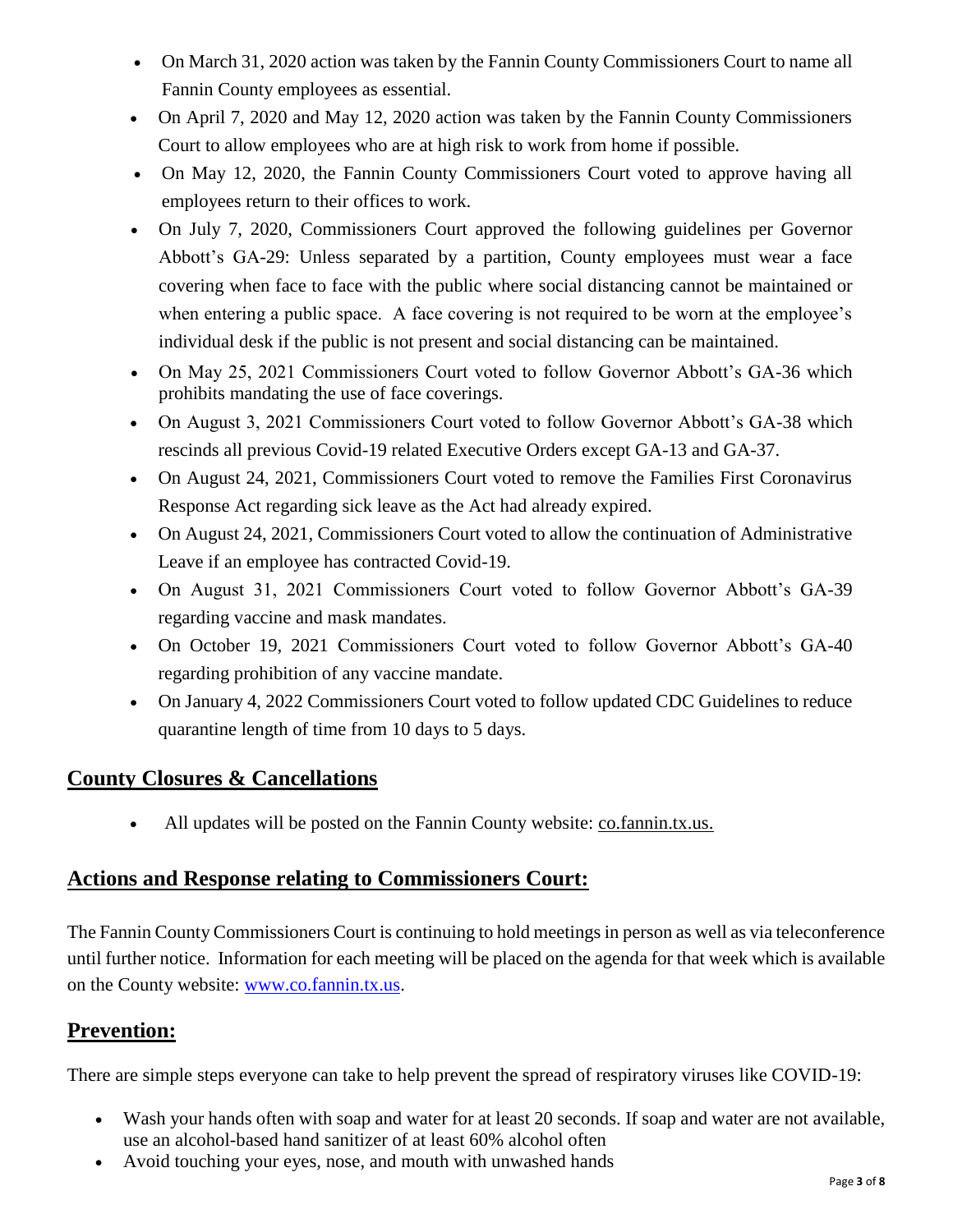- Avoid close contact with people who are sick
- Stay home when you are sick
- Cover your cough or sneeze with a tissue, then throw the tissue in the trash
- Clean and disinfect frequently touched objects and surfaces

# **Links / Resources**

<https://www.cdc.gov/coronavirus/2019-nCoV/index.html>

<https://www.dshs.texas.gov/coronavirus/>

### **What to expect from your doctor:**

#### **If Mild Symptoms**:

- Ask patient to stay home and monitor their temperature and respiratory condition
- Check back with the office in 24 hours if the symptoms remain mild
- If the symptoms worsen rapidly, contact a hospital ER
- Give patient the DSHS state Coronavirus website:<https://www.dshs.state.tx.us/coronavirus/>and state Coronavirus Call Center @ 1-877-570-9779

#### **If Moderate Symptoms**:

- Ask patient to come to office for evaluation
- Mark schedule clearly as a potential viral patient
- When patient arrives at clinic, ask if it is possible to wait in their car until it's time to be seen
- If patient enters the clinic, sequester them immediately to a side of the waiting room, hand them a paper towel and ask them to cough/sneeze with caution
- Take temperature immediately

Make sure that these patients do not mingle with other patients in waiting room. Each of these patients should have their temperature taken as soon as possible either in their car or in the sequestered area inside the clinic.

#### **If Severe Symptoms**:

- Ask patient to directly contact a hospital ER to inquire what they should do, i.e., what is the hospital's present policy on possible coronavirus infection
- Have numbers of the closest hospital's Emergency Rooms and give them to the patients

#### **If Other Questions:**

The Centers for Disease Control and Prevention (CDC) has posted guidance on what to do if you get sick at<https://www.cdc.gov/media/releases/2021/s1227-isolation-quarantine-guidance.html>

The Texas DSHS State Coronavirus website:<https://www.dshs.state.tx.us/coronavirus/>

**This plan, dated January 11, 2022 supersedes any previous guidance.**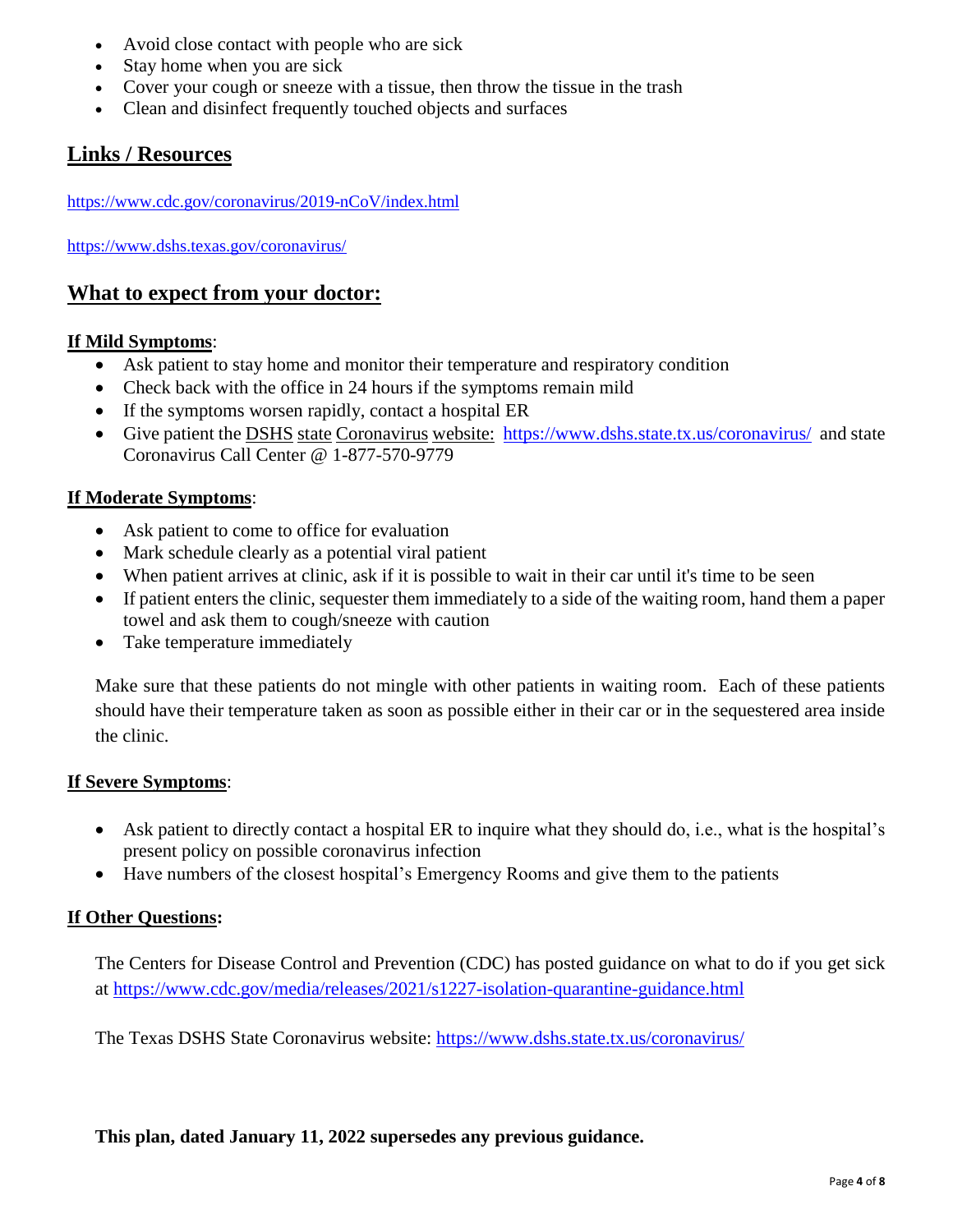**Adopted this 11th day of January 2022.**

**\_\_\_\_\_\_\_\_\_\_\_\_\_\_\_\_\_\_\_\_\_\_\_\_\_\_\_\_\_\_\_\_\_\_\_\_\_\_\_\_\_\_\_\_\_\_\_\_\_\_\_\_\_\_\_ RANDY MOORE FANNIN COUNTY JUDGE**

**ATTEST:**

**Tammy Biggar, Fannin County Clerk**

\_\_\_\_\_\_\_\_\_\_\_\_\_\_\_\_\_\_\_\_\_\_\_\_\_\_\_\_\_\_\_\_\_\_\_\_\_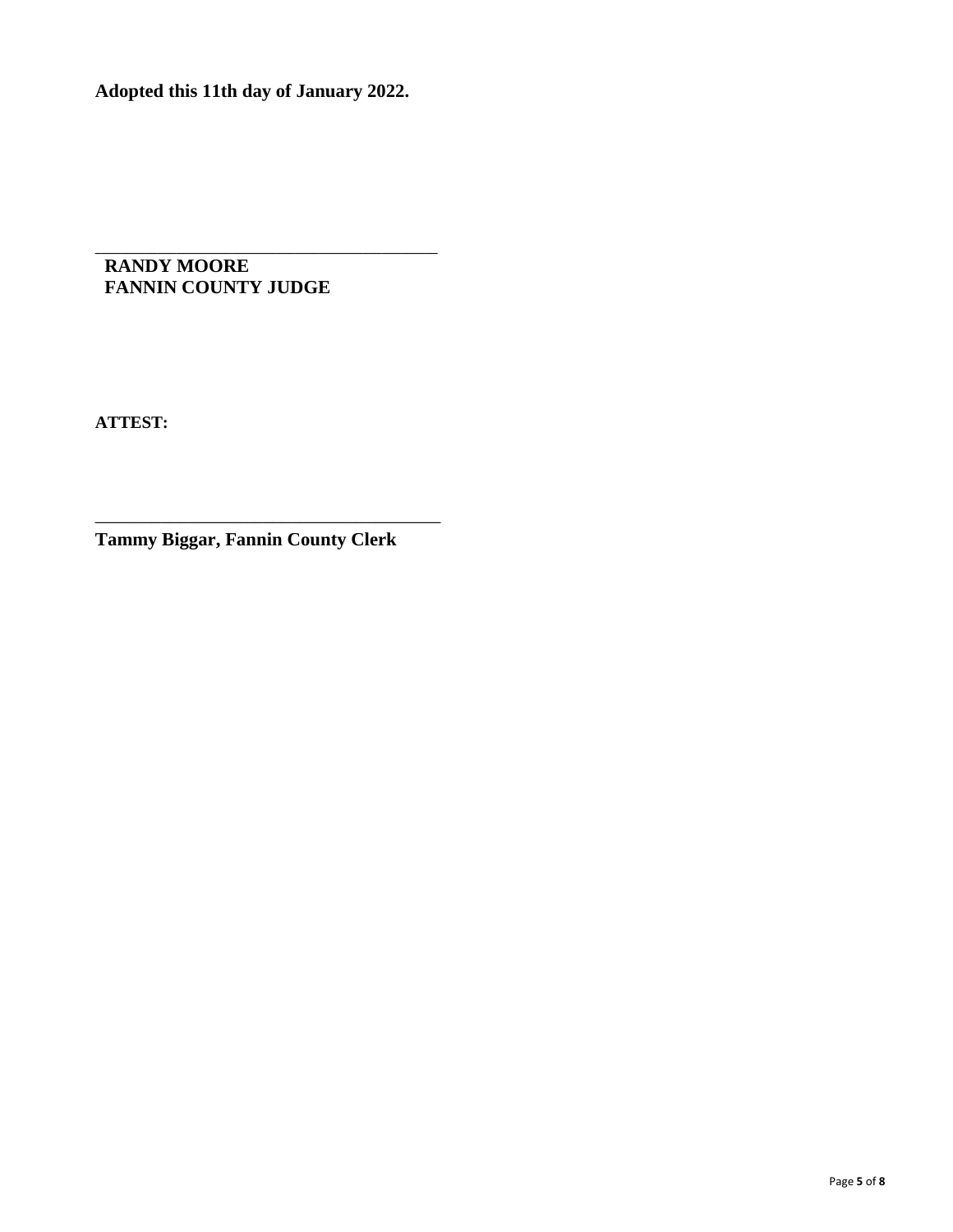# **ATTACHMENT A**

# **FANNIN COUNTY - COVID-19 EXPOSURE AND RETURN TO WORK GUIDELINES**

|    | <b>SCENARIO</b>                                                                                                                                                                                                     | <b>PROTOCOL</b>                                                                                                                                                                                                                                                                                                                                                                                                                                                                                                                                                                                                                                                                             |
|----|---------------------------------------------------------------------------------------------------------------------------------------------------------------------------------------------------------------------|---------------------------------------------------------------------------------------------------------------------------------------------------------------------------------------------------------------------------------------------------------------------------------------------------------------------------------------------------------------------------------------------------------------------------------------------------------------------------------------------------------------------------------------------------------------------------------------------------------------------------------------------------------------------------------------------|
| 1. | My employee tested positive for<br>COVID-19.                                                                                                                                                                        | Consider a deep cleaning of the workspace.<br>Fannin County follows the CDC quarantine recommendations. If an<br>employee has tested positive for COVID-19:                                                                                                                                                                                                                                                                                                                                                                                                                                                                                                                                 |
|    |                                                                                                                                                                                                                     | Stay home for 5 days.<br>If you have no symptoms or your symptoms are resolving after 5<br>days, you can return to work.<br>A mask should be worn around others for 5 additional days.                                                                                                                                                                                                                                                                                                                                                                                                                                                                                                      |
|    |                                                                                                                                                                                                                     | If you have a fever, continue to stay home until your fever resolves.                                                                                                                                                                                                                                                                                                                                                                                                                                                                                                                                                                                                                       |
|    | How do I pay them while they are<br>absent?                                                                                                                                                                         | Employees will receive administrative leave for up 5 working days unless<br>fever or severe symptoms persist. If employee exceeds 5 working days, a<br>doctor's note will be required to continue administrative leave pay.<br>Employee should stay in contact with their supervisor.                                                                                                                                                                                                                                                                                                                                                                                                       |
|    | What about my other employees?                                                                                                                                                                                      | If the employee & coworkers were wearing masks or maintaining social<br>distancing during exposure, the coworkers may continue working while<br>monitoring symptoms daily.                                                                                                                                                                                                                                                                                                                                                                                                                                                                                                                  |
| 2. | Can I measure my employees'<br>temperature as a daily precautionary<br>measure?<br>(The CDC considers any body<br>temperature of 100.4 or greater to be<br>a fever.)<br>How do I pay them while they are<br>absent? | Yes. Because the CDC and State/local health authorities have<br>acknowledged community spread of COVID-19, employers may measure<br>employees' body temperature. As with all medical information, the fact<br>that an employee had a fever or other symptoms would be subject to ADA<br>confidentiality requirements. If the employee's body temperature does<br>not decline as a result of retaking it or cooling off, you should ask them to<br>seek medical attention. If the employee's symptoms are not indicative of<br>the symptoms of COVID-19, you may request a doctor's release and/or 24<br>hours symptom-free prior to returning to work. (See item 1 above<br>regarding pay.) |
| 3. | An employee self-reported that they<br>came into close contact with someone<br>who is symptomatic or tested positive<br>for COVID-19. What should I do?                                                             | If masks/PPE were worn or social distancing was maintained, or if the<br>employee is fully vaccinated, the employee may continue working while<br>monitoring symptoms daily, but should wear a mask for 10 days while<br>around others. The Supervisor should make daily inquiries to those<br>employees using a Covid-19 checklist sheet (attached).                                                                                                                                                                                                                                                                                                                                       |
|    | ("Close contact" means that the<br>employee has been within 6 feet of an<br>infected or symptomatic person for at<br>least 15 minutes.)<br>How do I pay them while they are<br>absent?                              | If the exposure occurred while the employee was not wearing a mask or<br>maintaining social distancing, and is not fully vaccinated, treat the<br>employee situation as if the suspected case is a confirmed case for<br>purposes of sending the employee home, or if quarantining is not an<br>option, a mask should be worn for 10 days around others and monitor<br>symptoms daily. Telework is strongly encouraged! The CDC quarantine<br>recommendations are now 5 days and then a mask should be worn for 5<br>additional days when around other people.                                                                                                                              |
|    |                                                                                                                                                                                                                     | If working from home, the time is coded as Regular hours. However, if<br>telework is not possible, each Elected or Appointed Official may place an<br>employee on Administrative Leave on a case by case basis without prior<br>approval of Commissioners' Court.                                                                                                                                                                                                                                                                                                                                                                                                                           |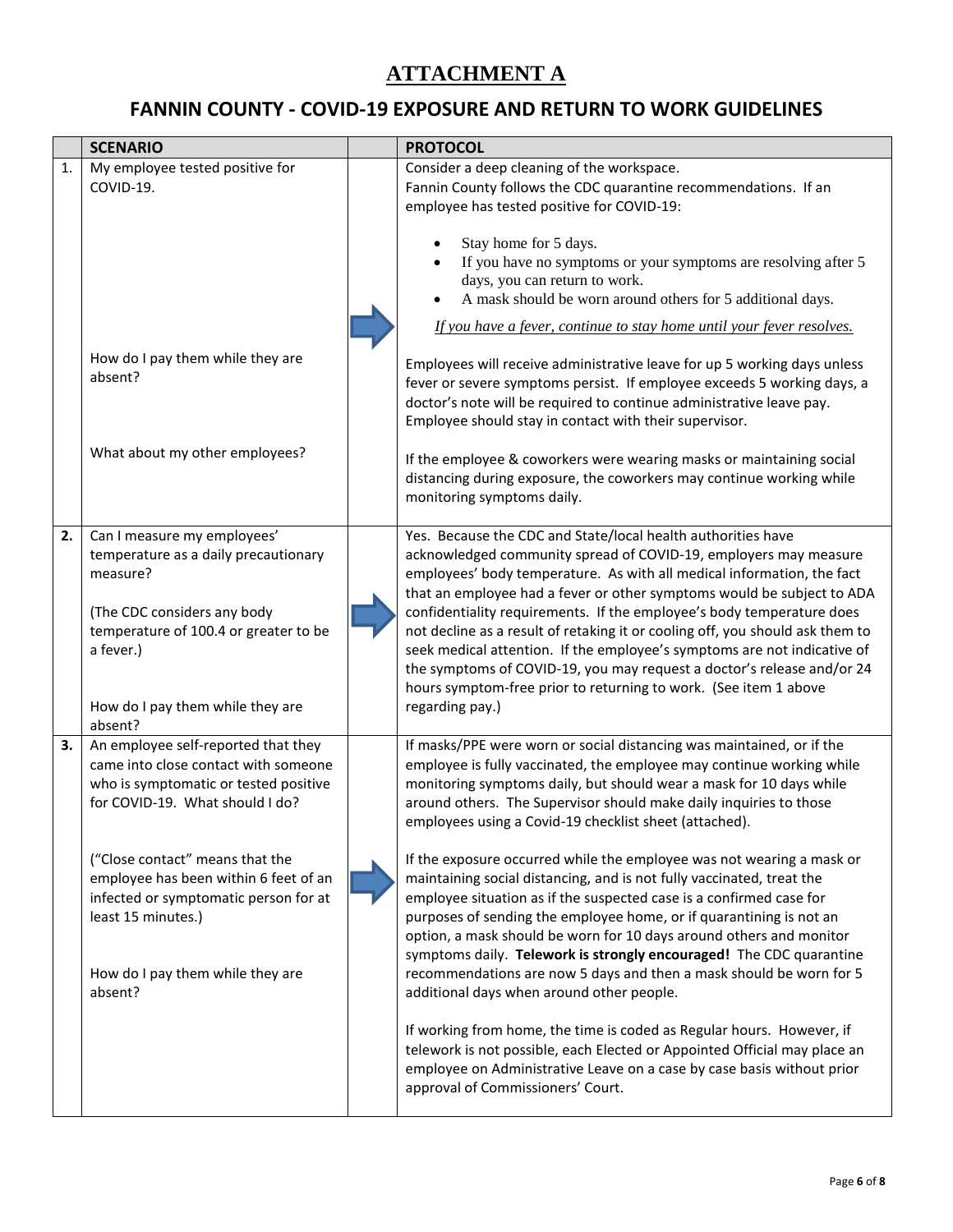| 4. | My employee was in close contact with<br>someone who has been exposed to a<br>confirmed COVID-19 patient (second-<br>degree contact). Example: Employee's<br>spouse was in contact with person who<br>tested positive. What should I do? | Your employee may continue working unless they or their close contact<br>becomes symptomatic or tests positive for COVID-19. You may consider<br>allowing the employee to telework for 5 days.<br>If the close contact of the employee becomes symptomatic or tests<br>positive (Ex: Spouse), please see scenario #3 for instruction. |
|----|------------------------------------------------------------------------------------------------------------------------------------------------------------------------------------------------------------------------------------------|---------------------------------------------------------------------------------------------------------------------------------------------------------------------------------------------------------------------------------------------------------------------------------------------------------------------------------------|
| 5. | Any other scenario                                                                                                                                                                                                                       | Employees shall follow the guidelines of the Centers for Disease Control.                                                                                                                                                                                                                                                             |